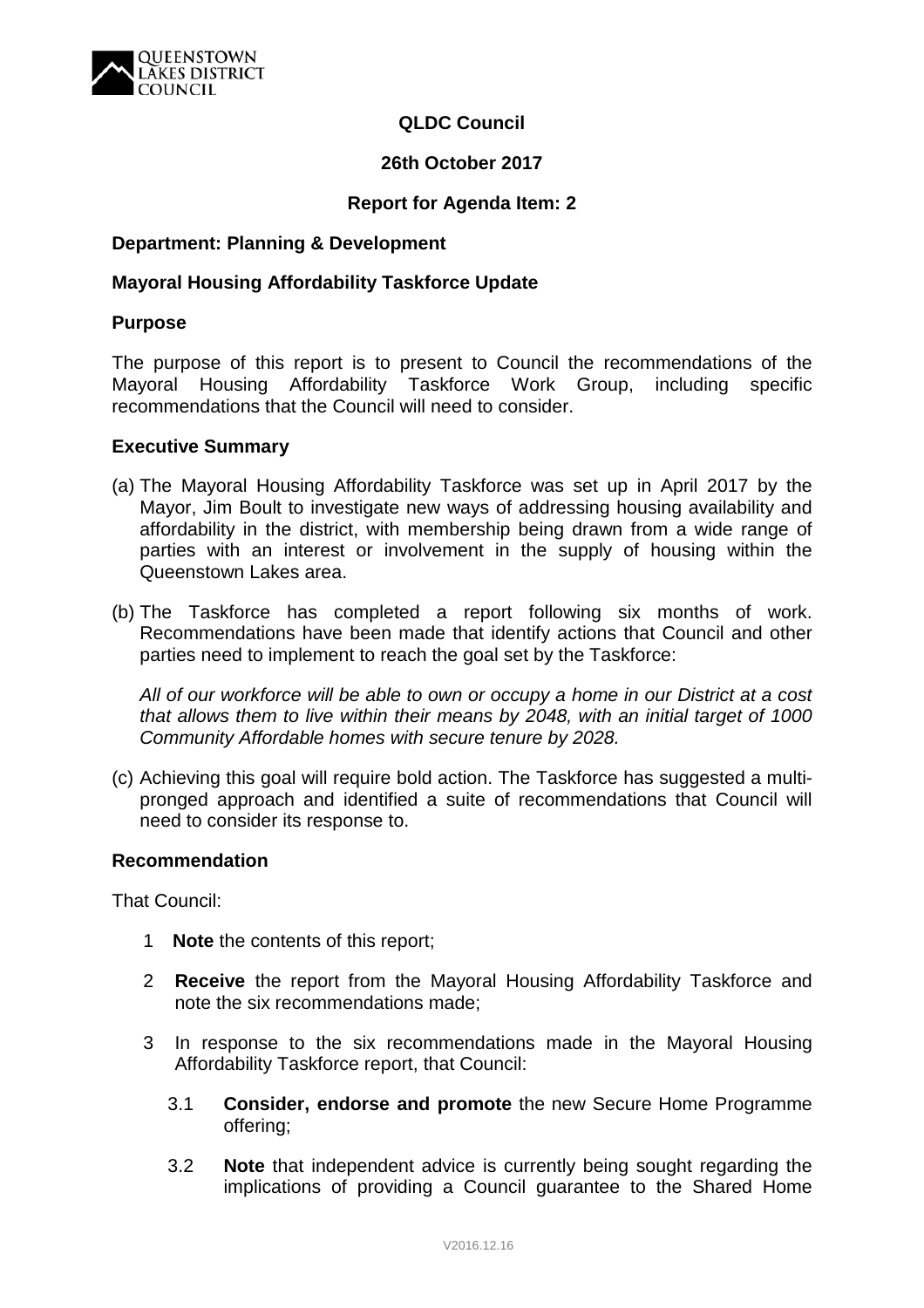Equity Product, that will be reported back to Council by December 2017;

- 3.3 **Note** that a review of the Council's Visitor Accommodation settings is underway, with the results scheduled to be reported to Council in November 2017 as part of Stage 2 of the Proposed District Plan;
- 3.4 **Agree** to investigate and report back on the way in which consent fees, rates and development contributions could be applied to residential properties to incentivise long-term rentals and the development of additional housing by June 2018;
- 3.5 In respect of Special Housing Areas:
	- 3.5.1 **Note** that the Council, through amendments to the Lead Policy made at its 28 September 2017 Council meeting, has already decided to increase the level of contribution required from developers and to negotiate that contribution itself;
	- 3.5.2 **Agree** that any contribution obtained should be solely directed towards developing and growing the pool of homes delivered where perpetual community affordability is retained over the long-term;
- 3.6 **Agree** to investigating and reporting back on the options for inclusionary Zoning provisions as part of Stage 3 of the Proposed District Plan to be notified by the first quarter of 2019;
- 3.7 **Undertake a review** of Council's own land holdings for opportunities to contribute further towards the community investment in Community Affordable housing, to at least the same level to other developers' contributions, by February 2018;
- 3.8 Working with the Queenstown Lakes Community Housing Trust, **agree to a review** of the form and structure of the Trust to enable the Council to confirm that the Trust is its preferred partner in affordable housing management and delivery and is the preferred entity to receive contributions negotiated by the Council as part of a Special Housing Area or other mechanism by February 2018;
- 3.9 **Agree** to investigating and establishing an information sharing database and partnership between the Council, Queenstown Lakes Community Housing Trust and Central Government agencies to ensure full access to household income support options for the district's residents by March 2018;
- 3.10 **Agree** to developing a new Queenstown Lakes Housing Strategy in collaboration with the private sector, Queenstown Lakes Community Housing Trust, and Central Government agencies by June 2018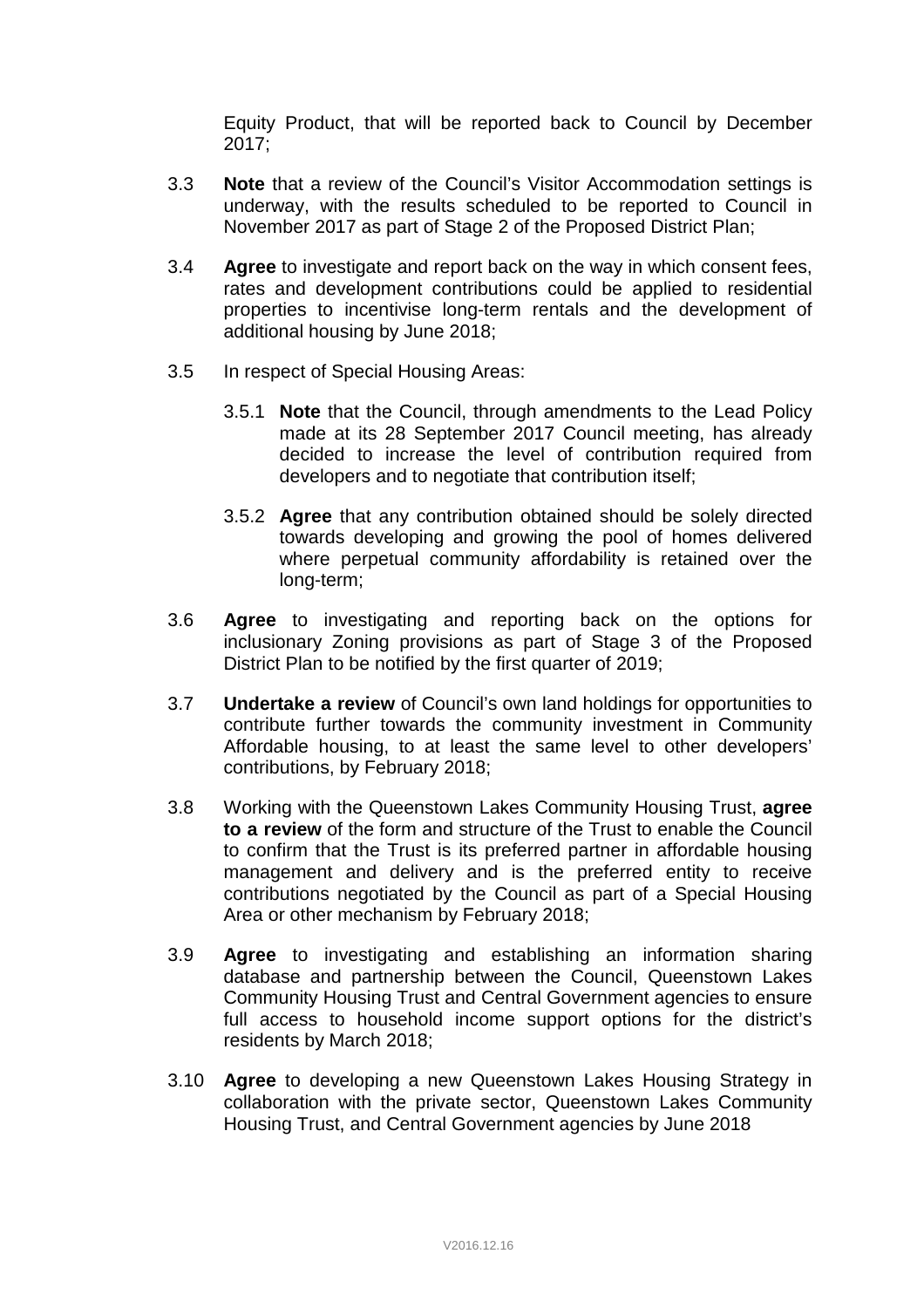Prepared by: Reviewed and Authorised by:

Mindy McCubbin Senior Policy Planner Tony Avery GM, Planning & Development

10/10/2017

12/10/2017

# **Background**

- 1. The Mayoral Housing Affordability Taskforce was set up in April 2017 by the Mayor, Jim Boult to investigate new ways of addressing housing availability and affordability in the district.
- 2. Over recent years, Queenstown Lakes District has experienced exponential growth not only in the demand for housing but also a dramatic increase in the cost of housing due to economic and tourism growth, more jobs being created locally and population growth. Furthermore, the seasonal workforce growth adds pressure to the availability of homes for the year round workforce. Housing costs in the district have risen at the highest rates across the country, and on almost any measure the district is one of the most unaffordable places to live in New Zealand. Importantly, the market has not been able to deliver sustainable, affordable housing for the district in a manner that maintains the affordability of properties in the long term. Growth predictions mean that the district is going to be under pressure to provide land for all the future housing demands, and supply of affordable housing in the district is limited. It was for these reasons that the Taskforce was established to look at what could be done.
- 3. Membership of the Taskforce was drawn from a wide range of parties with an interest or involvement in the supply of housing within the Queenstown Lakes area. The members and their affiliations are:

| <b>Housing Affordability Taskforce Members</b> |                                                                     |
|------------------------------------------------|---------------------------------------------------------------------|
| <b>Name</b>                                    | <b>Affiliation/Company</b>                                          |
| <b>Bill Moran</b>                              | Former Chief Operating Officer and Deputy<br>Secretary, NZ Treasury |
| lan Adamson                                    | Warren & Mahoney Architects - Principal                             |
| lan Greaves                                    | Southern Ventures - Development Manager                             |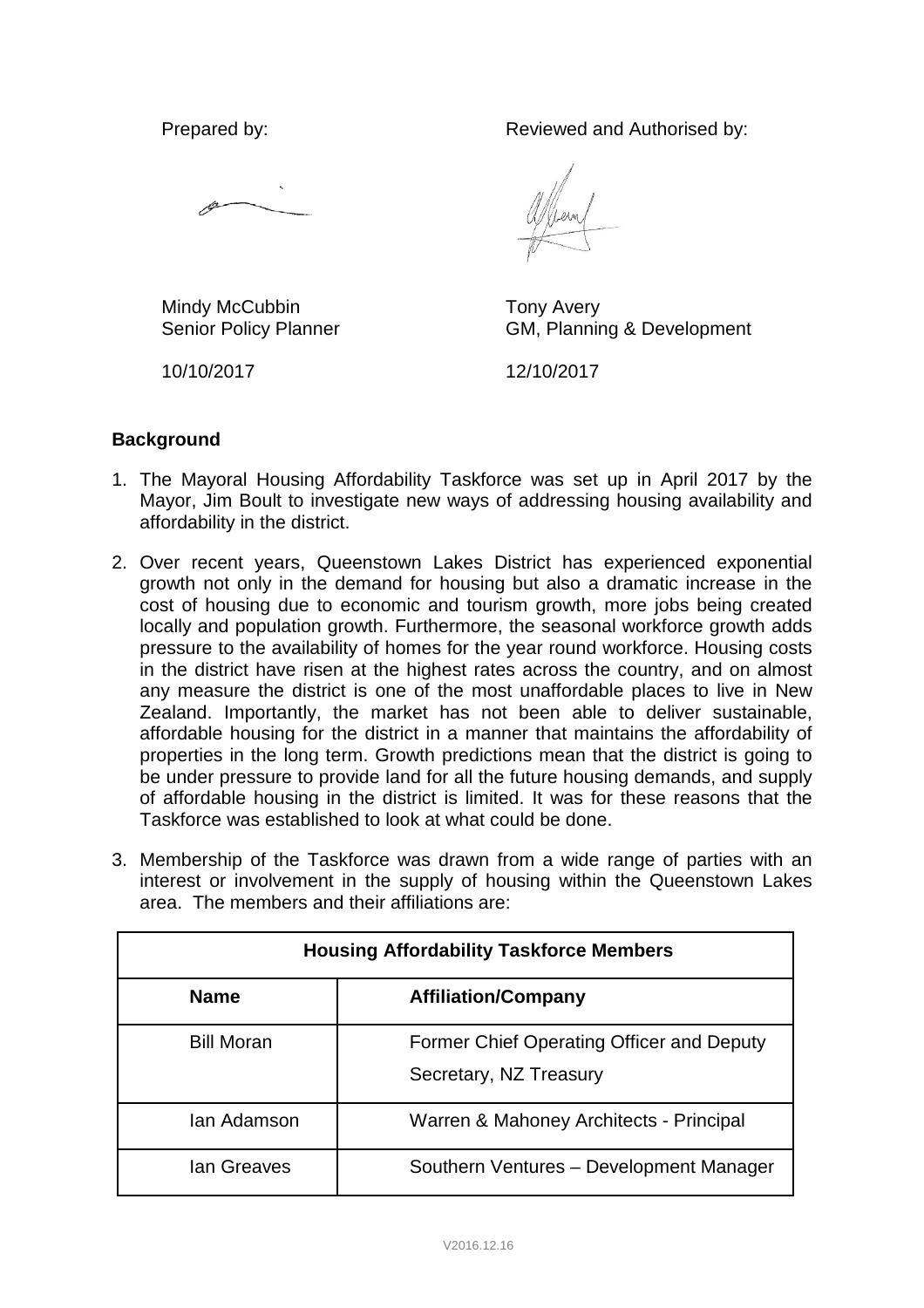| John May                  | Southern Ventures - Director                                                   |  |
|---------------------------|--------------------------------------------------------------------------------|--|
| <b>Julie Scott</b>        | <b>QLCHT - Executive Officer</b>                                               |  |
| <b>Kirsty Sinclair</b>    | <b>Harcourts Real Estate Agent</b>                                             |  |
| <b>Paul Croft</b>         | Infinity Investment Group - Chief Executive<br>Officer                         |  |
| Paul Munro                | Christchurch City Holdings Limited - Chief<br>Executive                        |  |
| Sally Mingaye-<br>Hall    | Shotover Primary School - Board of Trustees<br>and SIT Facilitator             |  |
| <b>Scott Figenshow</b>    | <b>Community Housing Aotearoa - CEO</b>                                        |  |
| <b>Shaun Drylie</b>       | <b>SBS Bank - Group Chief Executive</b>                                        |  |
| <b>Stephen Brent</b>      | Cavell Leitch Lawyers - Principal Partner &<br>former QLCHT Acting Chairperson |  |
| <b>Steve Evans</b>        | Fletcher Building - Chief Executive Land &<br><b>Residential Development</b>   |  |
| <b>Trent Yeo</b>          | Ziptrek EcoTours - Director                                                    |  |
| <b>For Council</b>        |                                                                                |  |
| Jim Boult                 | QLDC - Mayor                                                                   |  |
| John MacDonald<br>(Chair) | <b>QLDC Councillor &amp; Taskforce Chair</b>                                   |  |
| <b>Ross McRobie</b>       | <b>QLDC - Councillor</b>                                                       |  |
| Mike Theelen              | QLDC - CEO                                                                     |  |
| <b>Tony Avery</b>         | QLDC - GM Planning & Development                                               |  |
| lan Bayliss               | QLDC - Planning Policy Manager                                                 |  |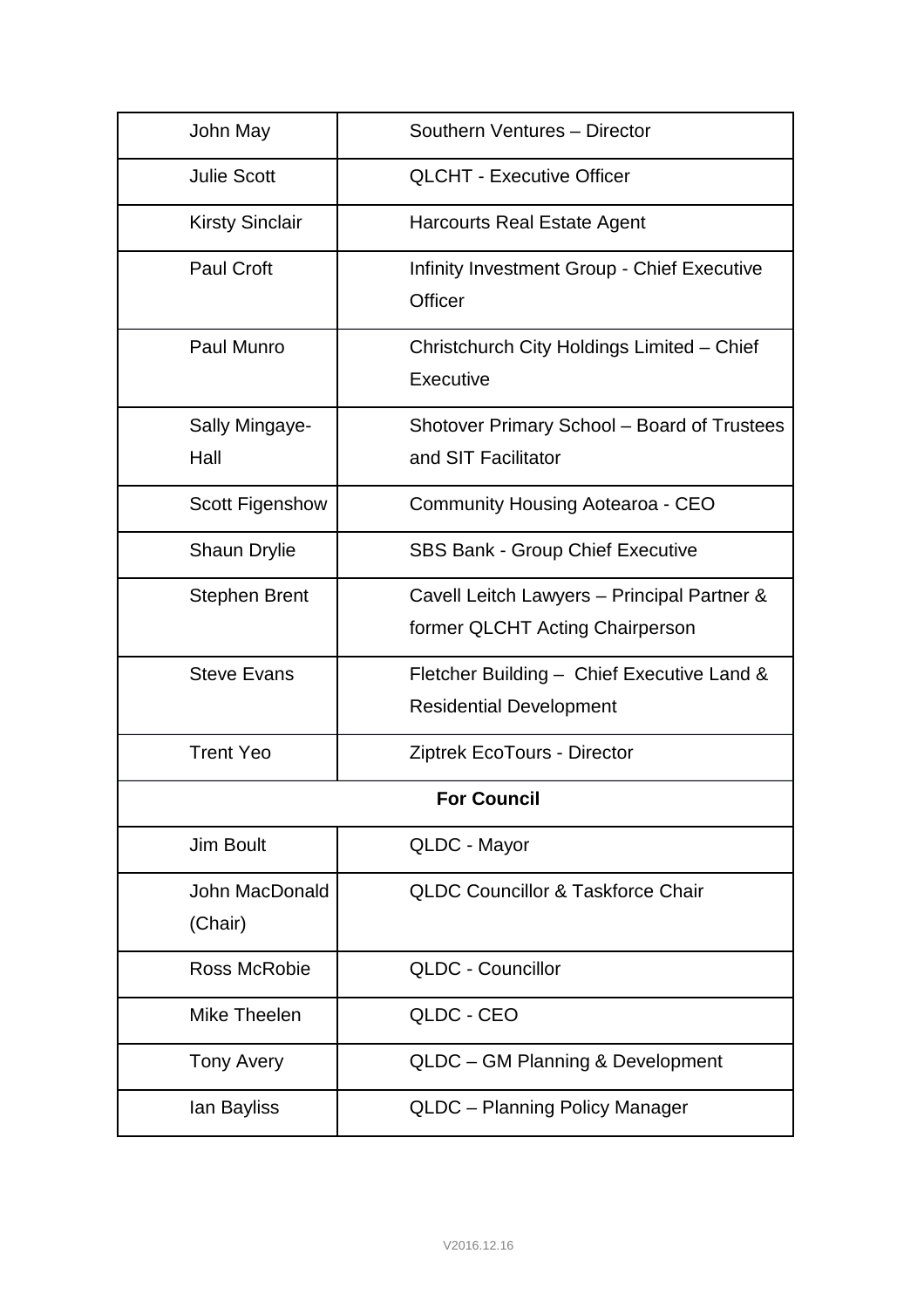# **Housing Affordability in Queenstown Lakes District**

- 4. The issue of Housing Affordability in Queenstown Lakes District is not new to the area. The HOPE (Housing Our People in our Environment) Strategy was prepared in 2005, to set out a range of actions for Council and the community to take to address housing affordability. Through this, the Queenstown Lakes Community Housing Trust was established and the affordable housing policy Plan Change 24 was introduced. Plan Change 24 set out Council's expectations in relation to affordable housing and provided a percentage of sites and dwellings (or cash in lieu) for community housing. Plan Change 24 was notified in 2009 and appealed to the courts with the result being that the prescriptive elements of the plan change were removed. Therefore, it did not lead to any applicants having to make a contribution towards affordable or community housing although a number of Stakeholder Deeds were established requiring the provision of affordable housing as part of Plan Changes. In addition to this, the Housing Accords and Special Housing Areas Act 2013 (HASHAA) was introduced by central government with the purpose to enhance housing affordability. On 23 October 2014, the Queenstown Lakes District Housing Accord (the Accord) was signed. The Accord required the Council to prepare a Lead Policy which was originally approved by Council on 30 October 2014. In total eight SHA's have been approved by the Minister. These SHA's are expected to contribute upwards of 885 dwellings. While these initiatives have been undertaken in an effort to curtail housing unaffordability, it is considered that these efforts have not been enough to address the problem.
- 5. Currently within the district, the problem is that there are two broad market options available to house people:
	- Short term rentals where there is uncertainty about length of tenure and increasing rent costs over time as determined by the market;
	- Buying a property which for many of the district's residents is now well beyond their means.
- 6. It is expected that growth will continue in the short term and smaller homes are required to cater for the workforce who otherwise may rent 2+ bedroom homes and share it with others (reducing the supply of homes available for couples and families) and it is crucial to keep all of the community in place. Given the clear evidence that the market is not able to deliver long-term affordable housing into the district, the Taskforce came to the view that the "business as usual" approach will not address the district's housing availability and affordability issues as this is only ever likely to result in the same outcomes that we are all seeing now. Something needs to change to house the residents and workforce of the district in an affordable and sustainable way. If this is achieved, it could put the district on the map as providing a fresh, innovative and novel approach to the tackling the housing affordability crisis In New Zealand.

## **Housing Affordability Taskforce**

7. The Taskforce has met eight times in total since it was established and has analysed the current housing situation in the district and made recommendations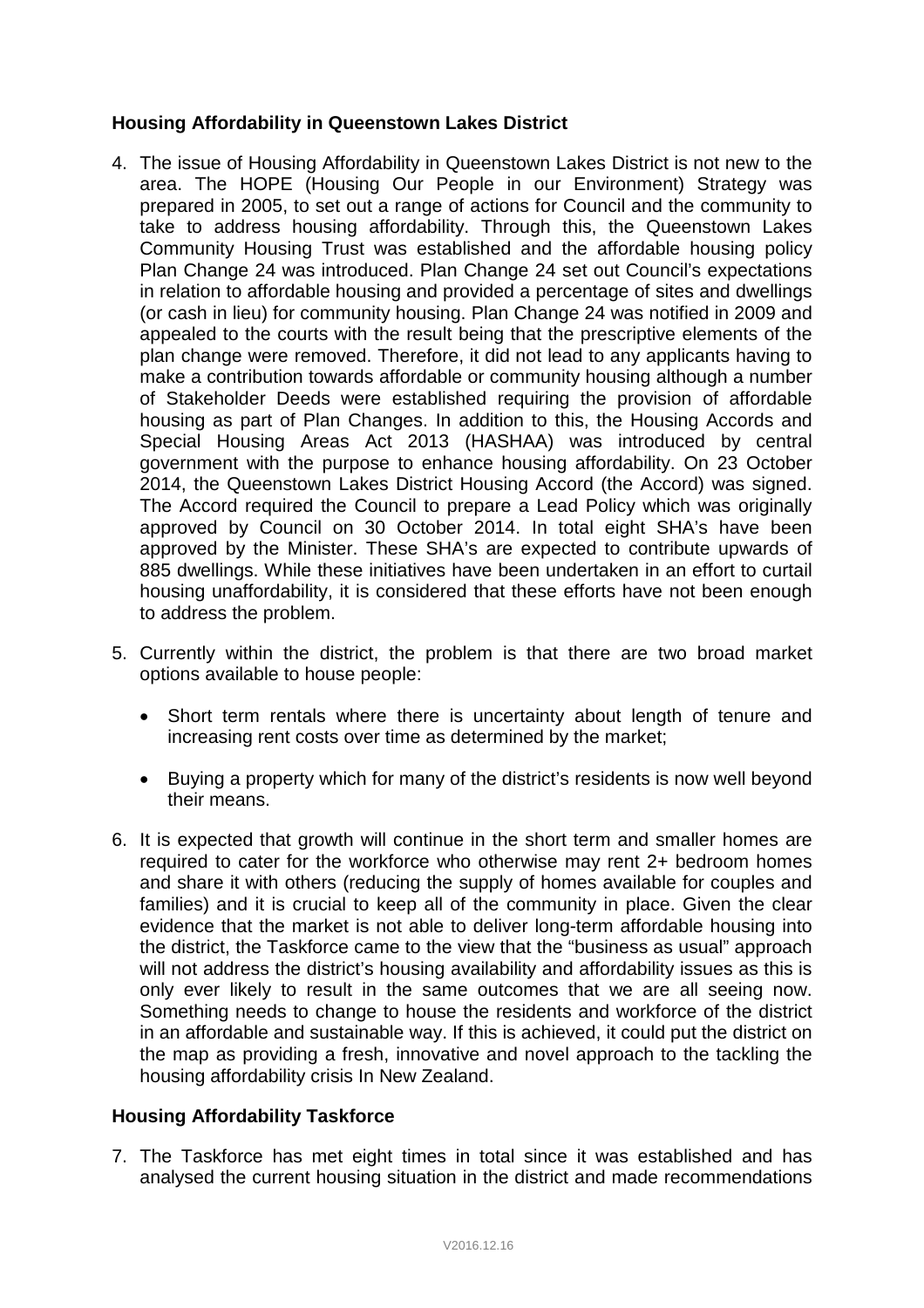to bring the district closer to achieving the goal. The Taskforce process thus far is listed below:

- *10 April 2017- Taskforce launched;*
- *8 May 2017- Focus area agreed upon;*
- *29 May 2017- Exploration of a secondary affordable market and establishment of a sub-group;*
- *12 June 2017- Workshop on Land Trusts and tools for retention of affordability is held;*
- *10 July 2017- Received a report from the subgroup on secondary affordable market tools and potential applicability;*
- *7 August 2017- Received a presentation on SHEP and reviewed interim report to Council;*
- *4 September 2017- Held a workshop recapping the range of issues explored by the Taskforce;*
- *18 September 2017- Reviewed the draft report;*
- *2 October 2017- Confirmed the recommendations.*
- 8. The Taskforce acknowledged that the housing affordability crisis is a New Zealand-wide problem. The Taskforce met a number of times to discuss the current situation in Queenstown Lakes and to consider what could be done about it and acknowledged that there is no single solution. The Taskforce recognised a multi-pronged solution was required and that recommendations would need to have strong buy-in from business, developers and the wider community. The Taskforce decided that a goal needed to be included which would help drive initiatives. That goal needed to be bold. It was decided that the goal should be:

*All of our workforce will be able to own or occupy a home in our District at a cost that allows them to live within their means by 2048, with an initial target of 1000 Community Affordable homes with secure tenure by 2028.*

# **Queenstown Lakes Community Housing Trust (QLCHT)**

9. Since 2008, the Queenstown Lakes Community Housing Trust (QLCHT) has assisted 160 households into secure homes and there are currently 480 households on its waitlist. The Taskforce has taken on board the QLCHT vision of "helping committed residents of the Queenstown Lakes District into decent affordable housing with secure tenure". QLCHT and the Council have adopted the internationally recommended benchmark where housing is deemed affordable if the household spends less than 35% of their gross income on rent or mortgage repayments. It is expected that through an innovative, multi-pronged approach, the overall goal stated above can be achieved, which would contribute to appropriate and affordable housing supply with flexibility and diversity in housing product which in turn, will build stronger partnerships, successful neighbourhoods and a sustainable community.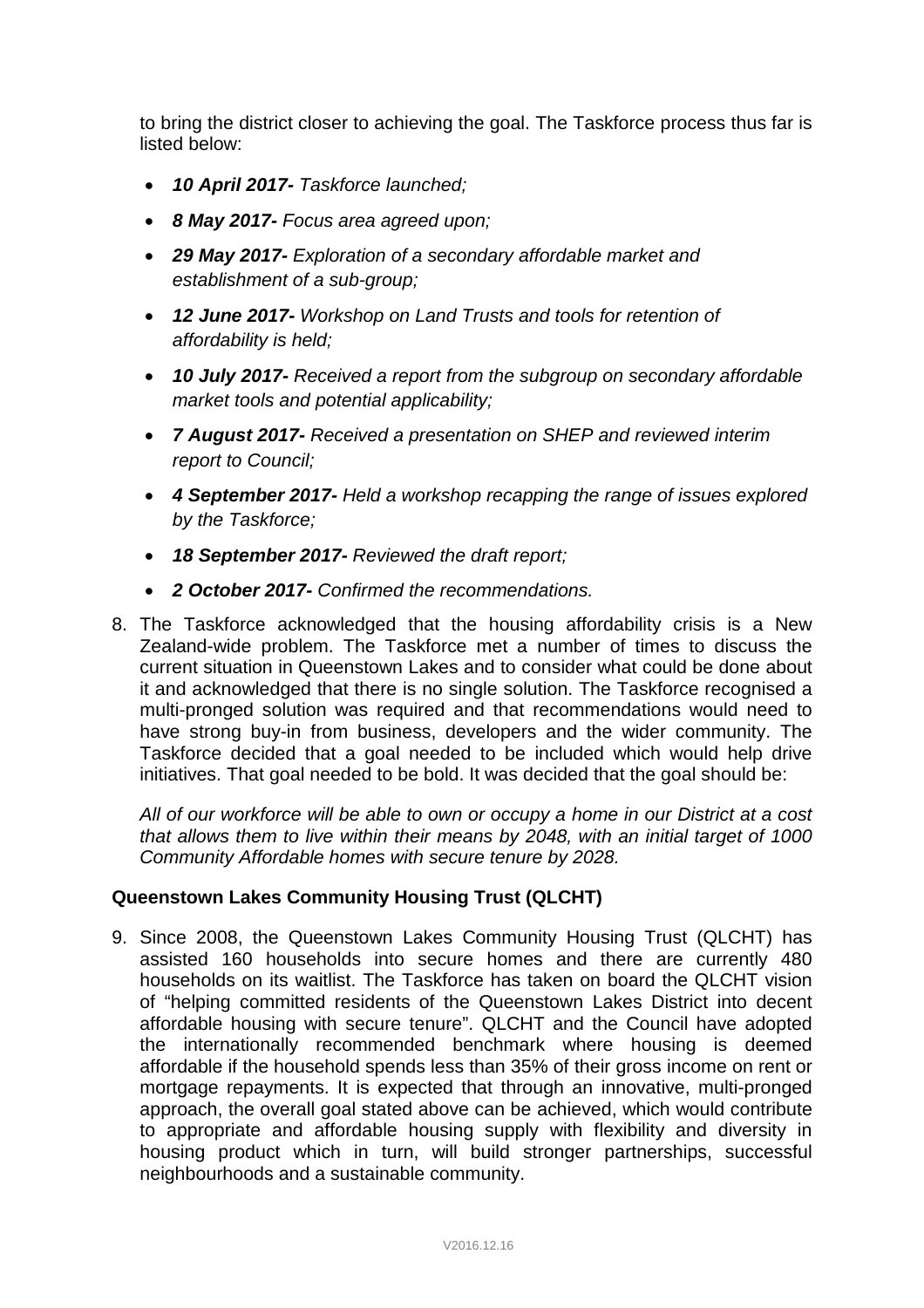# **Taskforce Recommendations**

- 10.To achieve the goal, the Taskforce developed the following set of recommendations:
	- Recommendation 1: Build a range of affordable market offerings;
	- Recommendation 2: Adjust the Visitor Accommodation settings;
	- Recommendation 3: Provide more land, intensification and inclusionary zoning;
	- Recommendation 4: Invest in scaling up the QLCHT so that it is able to contribute strongly to the goal of delivering 1000 affordable homes with secure tenure by 2028;
	- Recommendation 5: Address household income support;
	- Recommendation 6: Build a strategy for long term community support.

This agenda item comments on those recommendations and seeks direction from Council on how it wishes to respond.

#### *Taskforce Recommendation One- Build a range of affordable market offerings*

- *1.1 That the Secure Home Programme be:*
	- *1.1.1 Considered, endorsed and promoted by the Queenstown Lakes District Council (Council).*
	- *1.1.2 Queenstown Lakes Community Housing Trust (QLCHT) further develop the Secure Home Programme and use it for any future developments that are on land provided through an SHA process or with any other similar contributions obtained by the Council.*
- *1.2 That the Shared Home Equity Product be:*
	- *1.2.1 Considered by the Council as to whether it is able to provide a cash-flow repayments guarantee to facilitate the development of the offerings and if so, under what terms.*
	- *1.2.2 The QLCHT further consider and if appropriate, develop the Shared Home Equity Product and make it available to those on its waiting list as an alternative funding option to enable home ownership.*
- *1.3 The QLCHT undertake further analysis on what is required to scale up Affordable Rental to deliver say 40% of the 1000 homes by 2028.*
- 11.In respect to recommendation 1.1, the Secure Home Programme is a new and innovative product that has been used around the world but never before in New Zealand. The Secure Home Programme involves delivering secure tenure through using leasehold land, with the community benefit of long-term retention of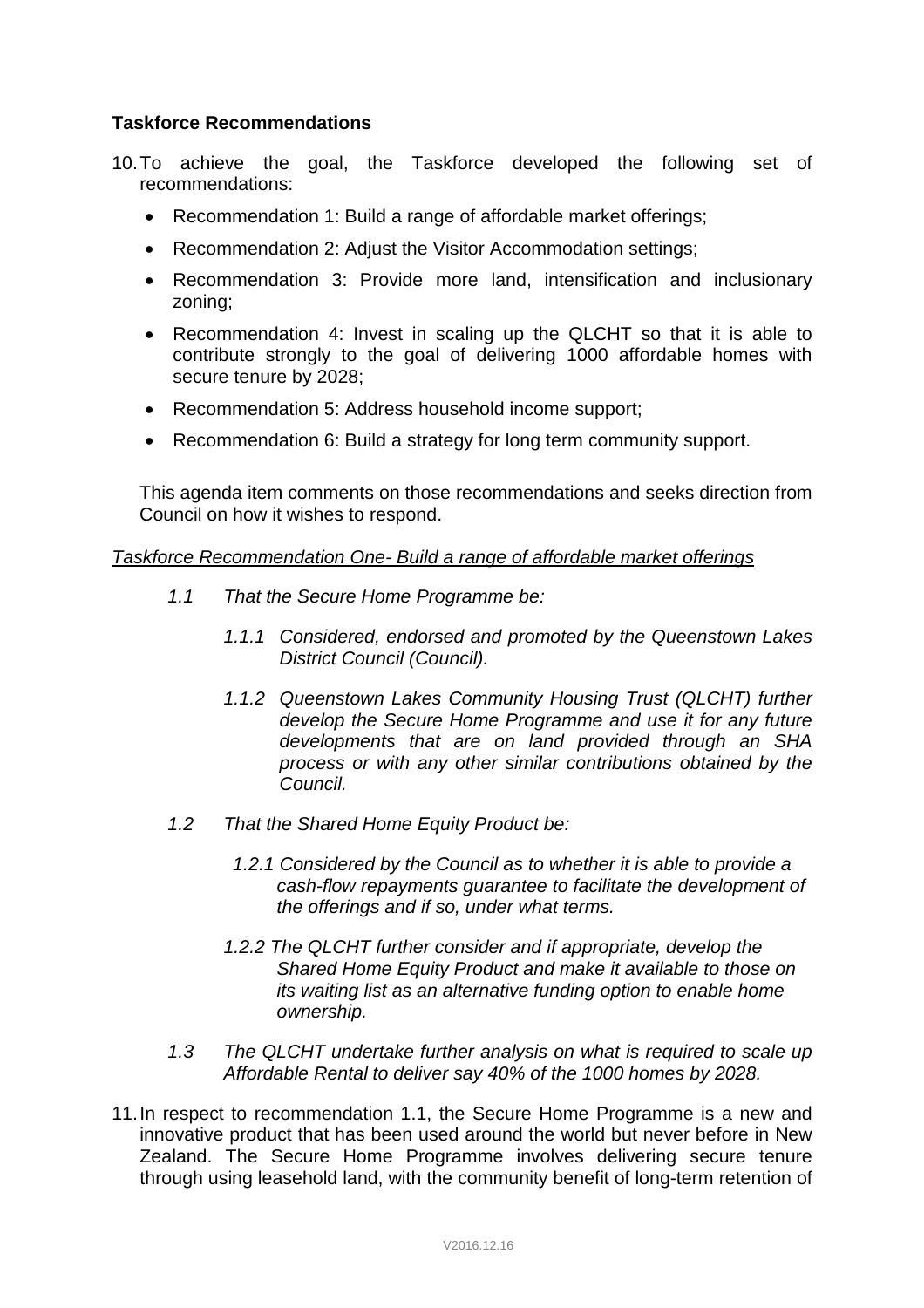affordability. The ownership of the land and of the housing unit is separated out whereby QLCHT would retain ownership of the land in perpetuity and lease the land at a fixed concessional rental rate to the household. The housing unit would be purchased by the household at an affordable price based on its agreed value or build cost. The future price of the housing unit is controlled whereby households would only be able to sell the property back to someone on the Trust's pre-approved registered pool of buyers and the price of the housing unit would be limited to an annual increase in line with CPI or an agreed fixed rate. The offering would trade in a 'secondary market' operating in parallel to but not tied to the open property market, offering households a secure long term lease and at an affordable rate with peace of mind.

- 12.The Taskforce recommended that the Council needed to consider, endorse and promote the Secure Home Programme. This is necessary given that this is a new offering and Council support for it will help with the promotion of and ultimate acceptance of it as a viable and innovative product.
- 13.In respect to recommendation 1.2, the Shared Home Equity Product (SHEP) is a new financial option that would provide alternative financing for the purchaser through private equity funding (investor funding). SHEP would provide 90% funding for households who have a 10% deposit for 10 years. Monthly payments for the licence to occupy would be set at a fixed rate of the initial home value for 10 years and the household would acquire the right to convert from Licence to Occupy to freehold ownership over the duration of the 10 year contract, earning a 75% share in the change in market value. This new offering was considered because, as presented to the Taskforce, if backed by a Council guarantee the risk to the investor providing financing would be reduced and the purchaser would receive a lower interest rate. This would then provide an alternative to traditional funding options that could enable a greater number of purchasers to buy their own homes, over time.
- 14.Given that SHEP is a financial product that would require Council backing in the form of a guarantee in order to achieve a lower interest rate for the purchaser, independent advice is currently being sought regarding the implications of providing this guarantee and findings will be reported back to Council at a later date in order for the Council to decide on whether it would provide such a guarantee.

# *Taskforce Recommendation Two- Adjust the Visitor Accommodation settings*

- *2.1 Council review its current approach to the use of private residential properties for short term paying guests to provide a simpler regime that in turn addresses the need to rebalance the availability of rental stock to encourage greater long-term rentals.*
- 15.It is acknowledged that Airbnb and other providers of private visitor accommodation for short term paying guests have impacted negatively upon the supply of rental housing for worker families and residents by reducing the amount of housing stock that is available for longer term rentals.
- 16.Council is currently developing Stage 2 of its Proposed District Plan. Provisions for managing the use of residential property for paying visitors and guests in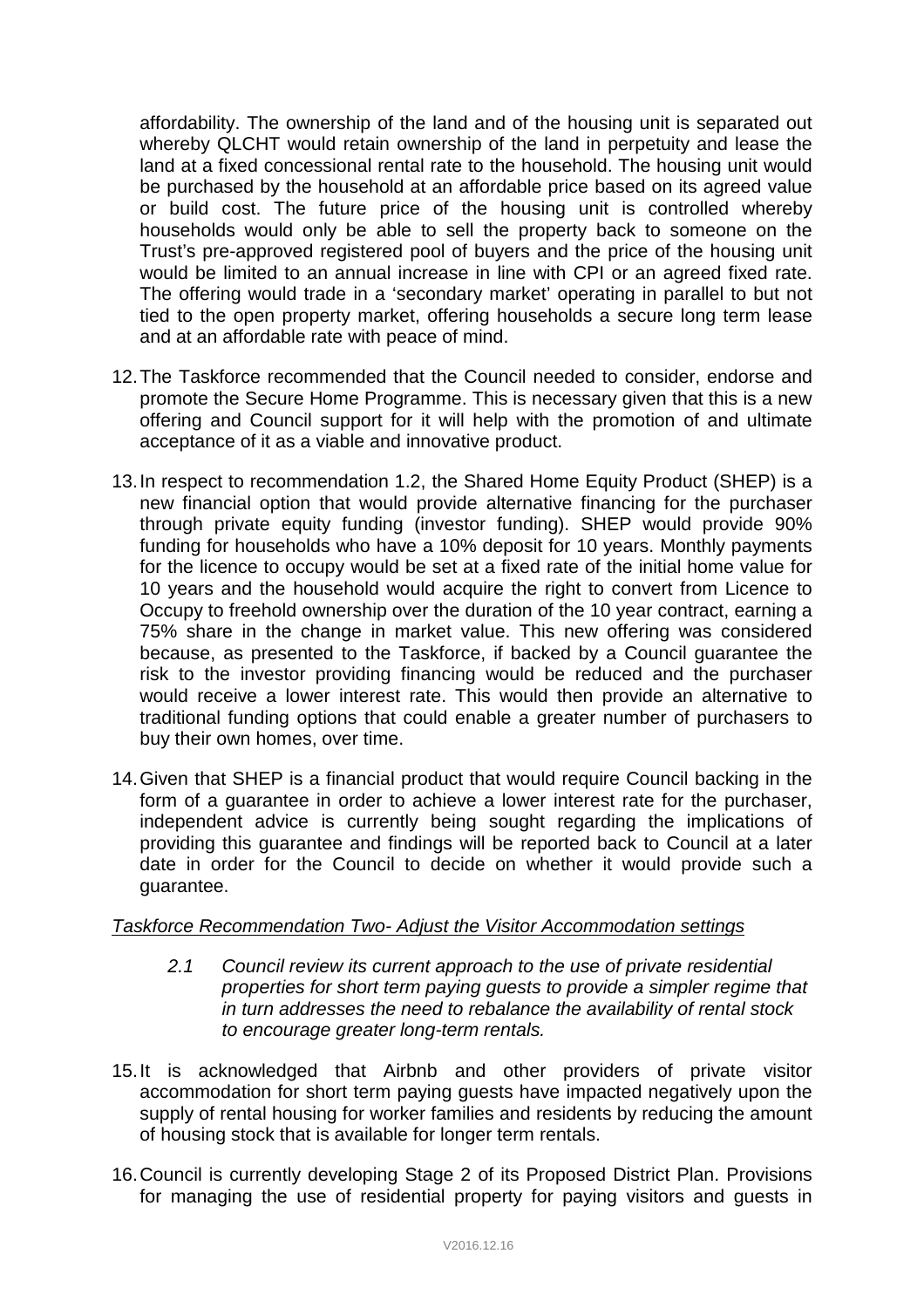Queenstown Lakes District, with the aim to incentivise the facilitation of long-term rental accommodation rather than short-term stays, are scheduled to be reported to Council for notification in November 2017.

## *Taskforce Recommendation Three- Provide more land, intensification and inclusionary zoning*

- 3.1 *The Taskforce encourages the Council to look at ways of enabling more development land and infilling options to reduce existing impediments to additional homes being brought to market.*
- 3.2 *Council consider further incentives by mid-2018 that brings Community Affordable homes to market by exploring consent fees, development contributions and rates relief.*
- 3.3 *Council, when approving any future SHAs:*
	- 3.3.1 *Require a greater contribution than has been obtained in the past, to go towards affordable housing from the SHA given the significant benefits derived by the developer from the SHA process.*
	- 3.3.2 *Manage and receive all stakeholder deeds and contributions, to be passed on.*
	- 3.3.3 *Contributions should be solely directed towards developing and growing the pool of homes delivered where perpetual community affordability is retained over the long-term.*
- 3.4 *Council investigate and consider progressing a mandatory inclusionary zoning programme by 1st quarter 2019 through the District Plan review, to capture a portion of the on value uplift to be put towards long-term housing affordability.*
- 3.5 *Council review its own land holdings and look for opportunities to be able to contribute further towards the community investment in Community Affordable housing to at least the same level to other developers' contributions by February 2018.*
- 3.6 *Council report back on progress toward implementing offerings set out above by June 2018.*
- 17.In respect to recommendation 3.1, through the Proposed District Plan, the Taskforce report notes that additional dwelling capacity (infill) of approximately 4,850 dwelling units in total above what is provided by the current Operative District Plan is expected.
- 18.In respect to recommendation 3.2, the Taskforce recognised that the market has failed to deliver. Council will need to consider its response to this and whether the current consent fees, rates and development contributions should be reviewed to incentivise landowners making properties available as long-term rentals or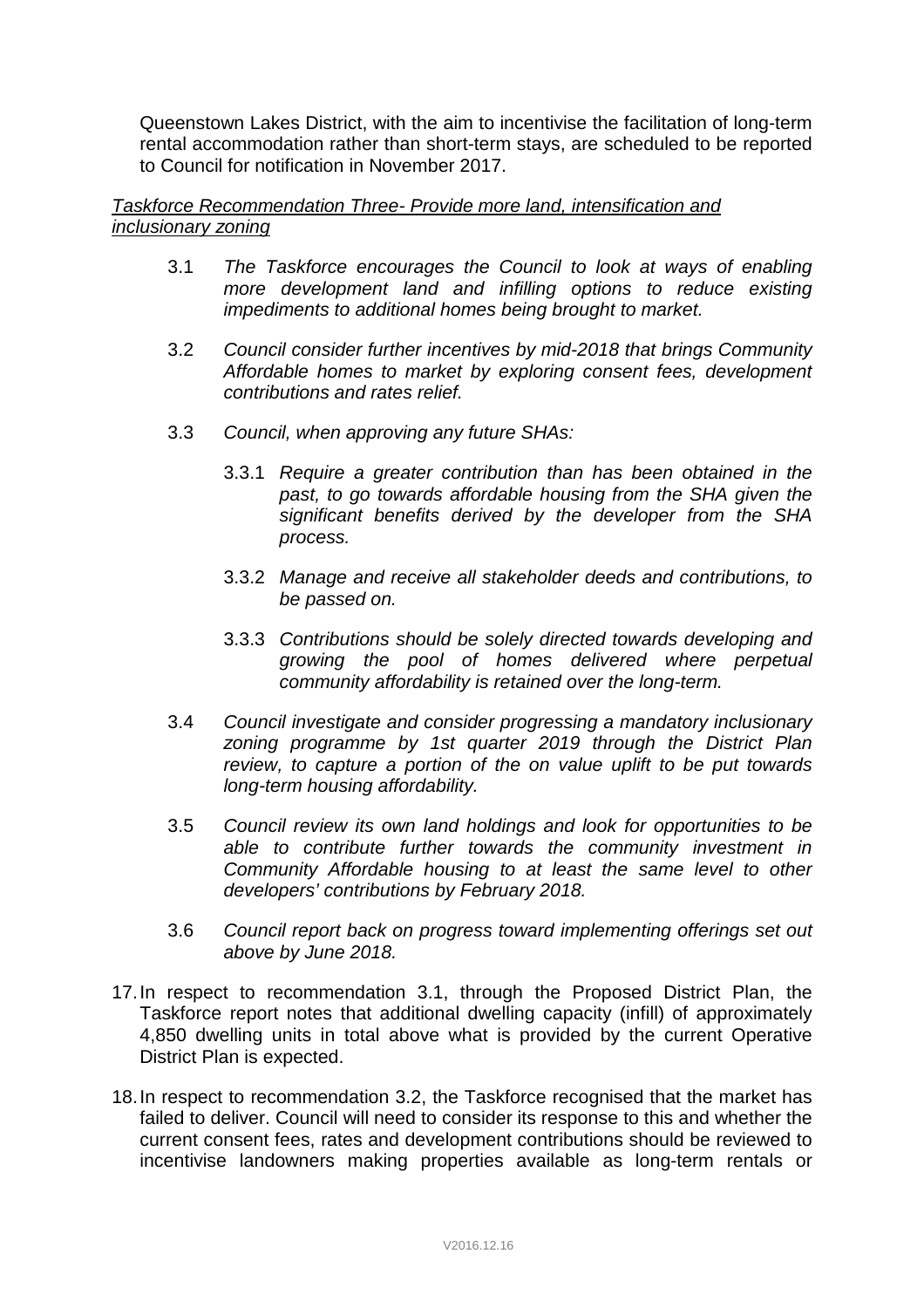developing land at the individual property scale (including adding additional units on their properties) or on larger greenfield sites.

- 19.In respect to recommendation 3.3, Council is currently considering Special Housing area (SHA) Lead Policy and contributions. The Lead Policy has already been amended by Council to reflect Taskforce recommendations 3.3.1 and 3.3.2. In respect to recommendation 3.3.3, this is something that the Council will need to consider in its review of the policy and any arrangements with QLCHT over the use of such a bond.
- 20.In respect to recommendation 3.4, further consideration would need to be given to mandatory Inclusionary Zoning provisions. 'Inclusionary zoning' refers to district planning objectives, policies and rules that facilitate a landowner or developer to deliver affordable homes as part of new land development. They can be either on-site (as part of the development), or delivered offsite (in a nearby location), and include the long-term retention of affordability. Value is generated by the change in zoning, which creates a substantial increase in the land value. The principle behind inclusionary zoning is that the community can share in value uplift, as it is the wider community who conferred that benefit of intensification through the policies of the local authority. The Council will need to consider whether Inclusionary Zoning provisions should be developed as part of Stage 3 of the Proposed District Plan to be notified by the first quarter of 2019.

### *Recommendation Four- Invest in scaling up the Queenstown Lakes Community Housing Trust so that it is able to contribute strongly to the goal of delivering 1000 affordable homes with secure tenure by 2028.*

- 4.1 *The Council should confirm QLCHT is its preferred partner for receiving any contribution obtained by the Council and to be the primary delivery organisation for affordability product offerings to the residents of the district.*
- 4.2 *If confirmed, that the Council and QLCHT review the form and structure of the Trust by June 2018 to:*
	- 4.2.1 *Ensure the appropriate structure is in place and that it is fit for purpose to achieve perpetual affordability.*
	- 4.2.2 *Confirm the relationship between the two organisations.*
	- 4.2.3 *Ensure it retains the support of the shared stakeholders—the entire community—as it grows.*
- 21.In respect to recommendation 4.1, The QLCHT has been in operation since 2008, set up as the primary delivery organisation for affordable housing in the district. A Memorandum of Understanding between the QLCHT and Council clarifies their respective roles. A Trust Deed enables a Trustee to be ratified by the Council. It is recommended that Council reviews its relationship QLCHT to build a stronger partnership in order to meet the Taskforce targets and achieve the overarching goal.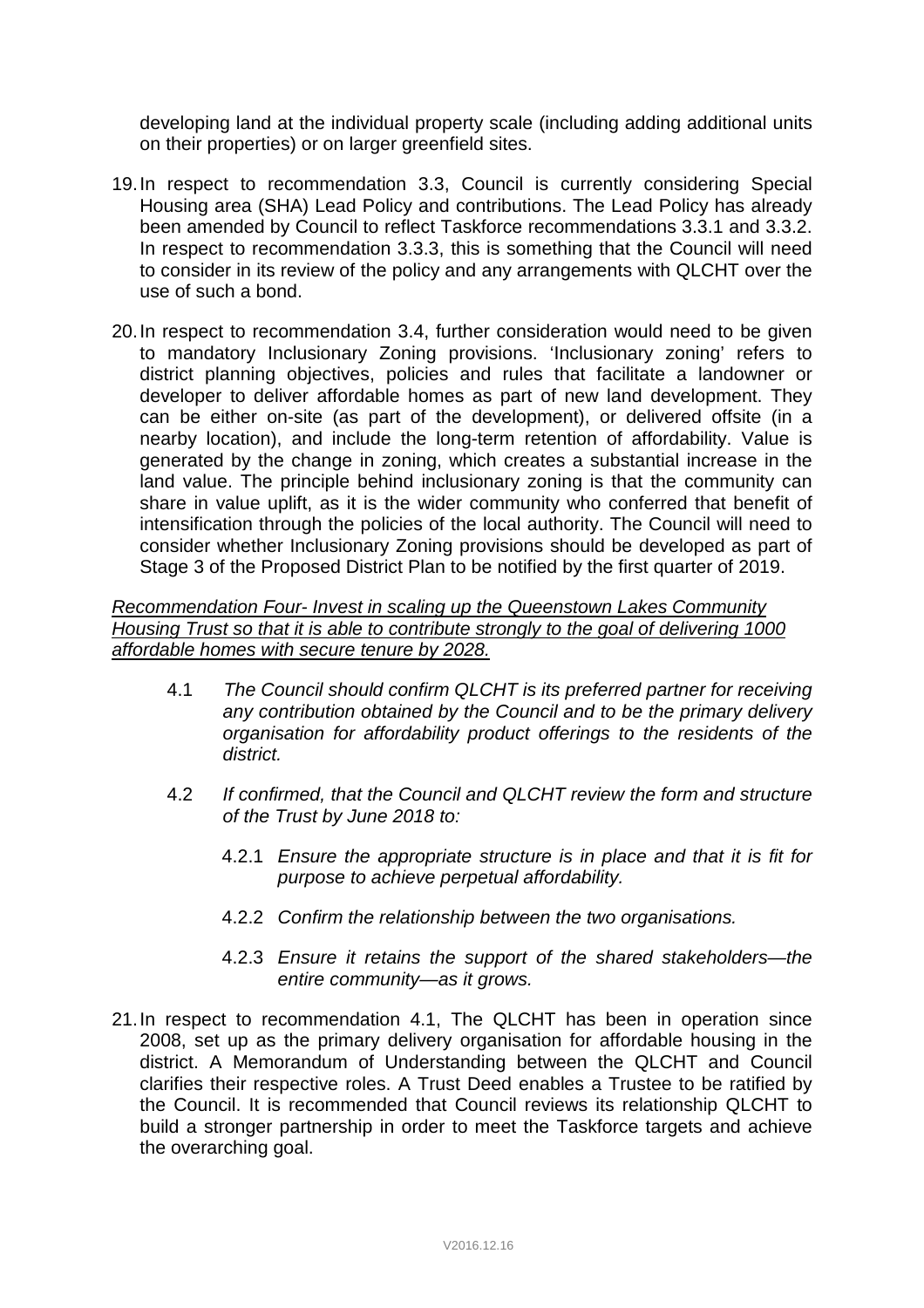- 22.It is recommended that Council confirms that the QLCHT is the selected entity that receives contributions negotiated by the Council as part of an SHA or other mechanism as the delivery vehicle for all affordability offerings.
- 23.The Taskforce recommended that a review of the structure and form of the Trust and Memorandum of Understanding be undertaken in order for QLCHT to develop all land it receives through the Stakeholder Deeds process to deliver on the Taskforce's goal of 1000 affordable homes to be kept in the Secondary Market for the community in perpetuity.
- 24.If Council agrees with the recommendations, working with the QLCHT, a review of the form and structure of the Trust would be undertaken whereby Council can confirm QLCHT is its preferred partner in affordable housing management and delivery.

## *Taskforce Recommendation Five- Address household income support*

- *5.1 Council to engage with Ministry of Social Development (MSD) to confirm the updated Accommodation Supplement levels available in the district that come into effect on 1 July 2018.*
- *5.2 Council and QLCHT to engage with MSD to track district applicants for Social Housing by July 2018, and if not eligible, to develop a data exchange approach that informs the housing needs assessment in the district.*
- *5.3 A partnership approach with Government be outlined and included in the Strategy (set out in Recommendation 6).*
- 25.It is recommended that Council creates an up-to-date database between the MSD, QLCHT and Council that shares information. This information should include any housing supplements available in the district, the housing needs assessment in the district, households eligible to receive the Accommodation Supplement from Central Government. Assistance in the form of capital grants and the direct provision of housing via Housing New Zealand Corporation (HNZC). Any other possible means of funding should also be considered in the mix of solutions. It is suggested that in line with Taskforce recommendations, a partnership approach with the Central Government should be outlined and included in any new strategy for affordable housing delivery.
- 26.If Council agrees with the recommendations, an information sharing database and partnership between the QLDC, QLCHT and central government will be developed.

## *Taskforce Recommendation Six- Build a strategy for long term community support*

*6.1 Council develop a new Queenstown Lakes Housing Strategy in collaboration with the many parties across the private sector, QLCHT, and central government, with the aim of achieving the goal that: "all of our workforce will be able to own or occupy a home in our district at a cost that allows them to live within their means by 2048, with an initial*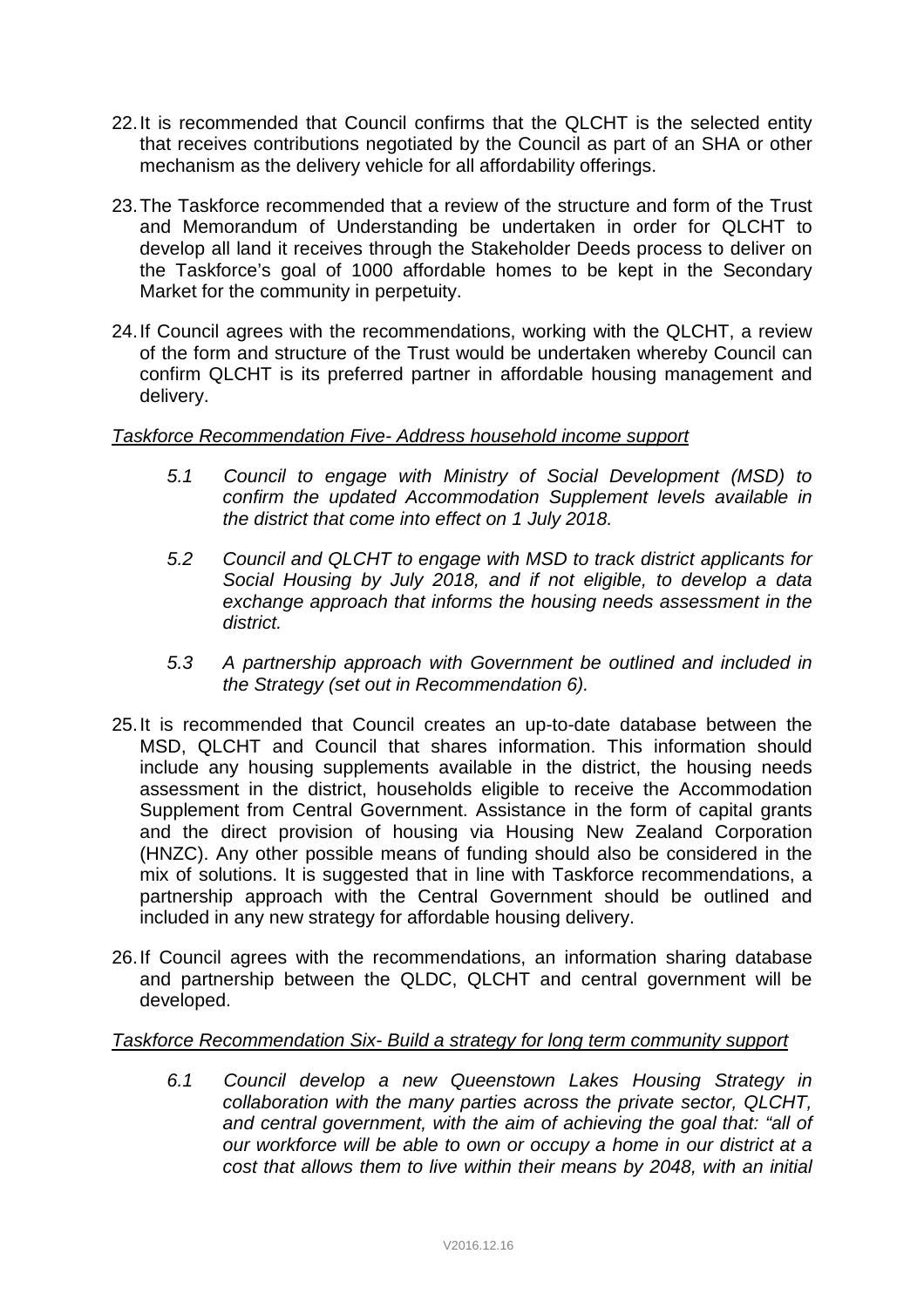*target of 1000 Community Affordable homes with secure tenure by 2028".*

- *6.2 Council ensure that the Community Affordable housing needs are considered in the development of the Council's response to the NPS-UDC.*
- *6.3 Council and QLCHT each reviews the recommendations and reports back on achievements on a six monthly basis.*
- *6.4 Confirm the definitions of 'affordable', Community Affordable and how 'perpetual affordability' is measured and achieved.*
- *6.5 Clarify an ongoing stewardship role for the Taskforce, for the purpose of accountability on progress toward the goals.*
- 27.It is recommended that a new Queenstown Lakes Housing Strategy be developed by Council in collaboration with the private sector, QLCHT, and the Central Government with the aim to achieve the goal that "all of our workforce will be able to own or occupy a home in our district at a cost that allows them to live within their means by 2048, with an initial target of 1000 Community Affordable homes with secure tenure by 2028".
- 28.In respect to recommendation 6.2, it is agreed that Council should ensure the Community Affordable housing needs are considered in Council's response to the National Policy Statement on Urban Development Capacity (NPS-UDC) which is currently underway. The NPS- UDC requires three key pieces of work, (to be reflected throughout any new housing strategy), including Residential and Business Capacity Assessments, the setting of minimum targets and a Future Development Strategy (FDS). The FDS (an important strategic document for the district) will help guide development over the next 30 years and demonstrate that there will be sufficient, feasible development capacity in the medium and long term, and that minimum targets will be met. The FDS will enable consideration of a spatial planning approach that would ensure that land is available that can deliver the quantity of affordable homes required. In regards to the Government Housing Infrastructure Fund (HIF), the Trust noted Council's success in achieving grants and recommends that further applications for Central Government grants be part of any future strategy.
- 29.As it has been recognised that there is not one single solution to the housing affordability crisis, it is recommended that a systems approach to devising the Queenstown Lakes Housing Strategy should be employed to address relevant matters and provide certainty that the goal can be achieved.
- 30.Key terms "affordable" and "community affordable" should be carefully defined throughout the strategy as well as how "perpetual affordability" would be measured and achieved. The Taskforce's ongoing stewardship role needs to be determined which will provide accountability that the goal is being achieved. It is recommended that a six monthly review be undertaken against the new housing strategy to ensure targets are being met.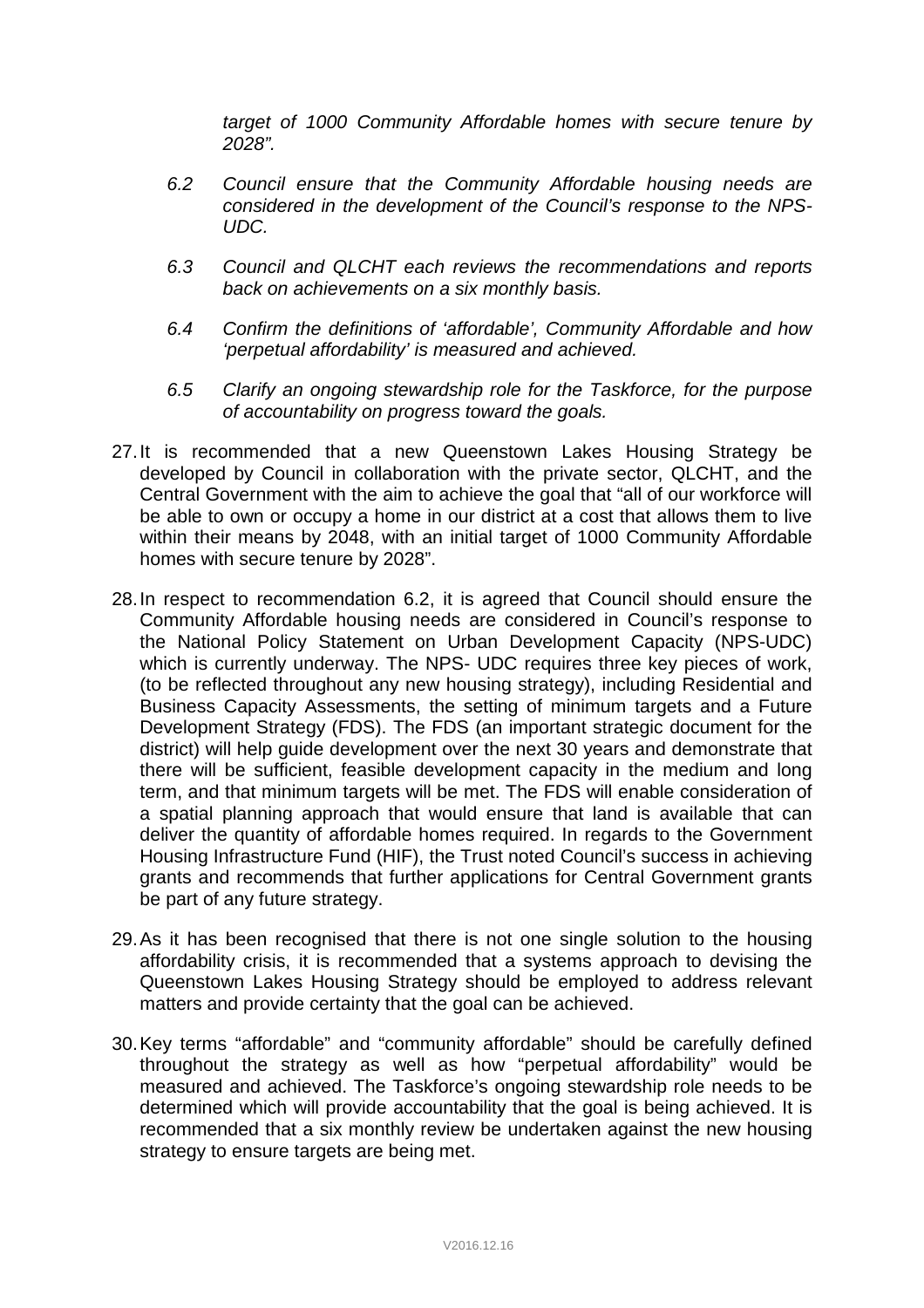31.If Council agrees with the recommendations, a new Housing Strategy will be developed.



# **PROPOSED TIMEFRAME**

## **Options**

32. Option  $1$  – Receive the report and consider the priority of and funding for actioning the suite of recommendations made by the Mayoral Housing Affordability Taskforce.

33.Advantages:

- Recognises the work that has gone into the report from a multitude of stakeholders within the community.
- Recognises that a multi-faceted approach to housing affordability is required and that Council should be open to all options.
- Allows the Council to consider the relative priority and resourcing needs of the proposed actions within the annual planning framework.

34.Disadvantages:

- Time and resourcing required by Council to negotiate the targets.
- 35.Option 2 Receive the report and take no further action.
- 36.Advantages:
	- Small saving in staff time and resources being able to be spent on other matters.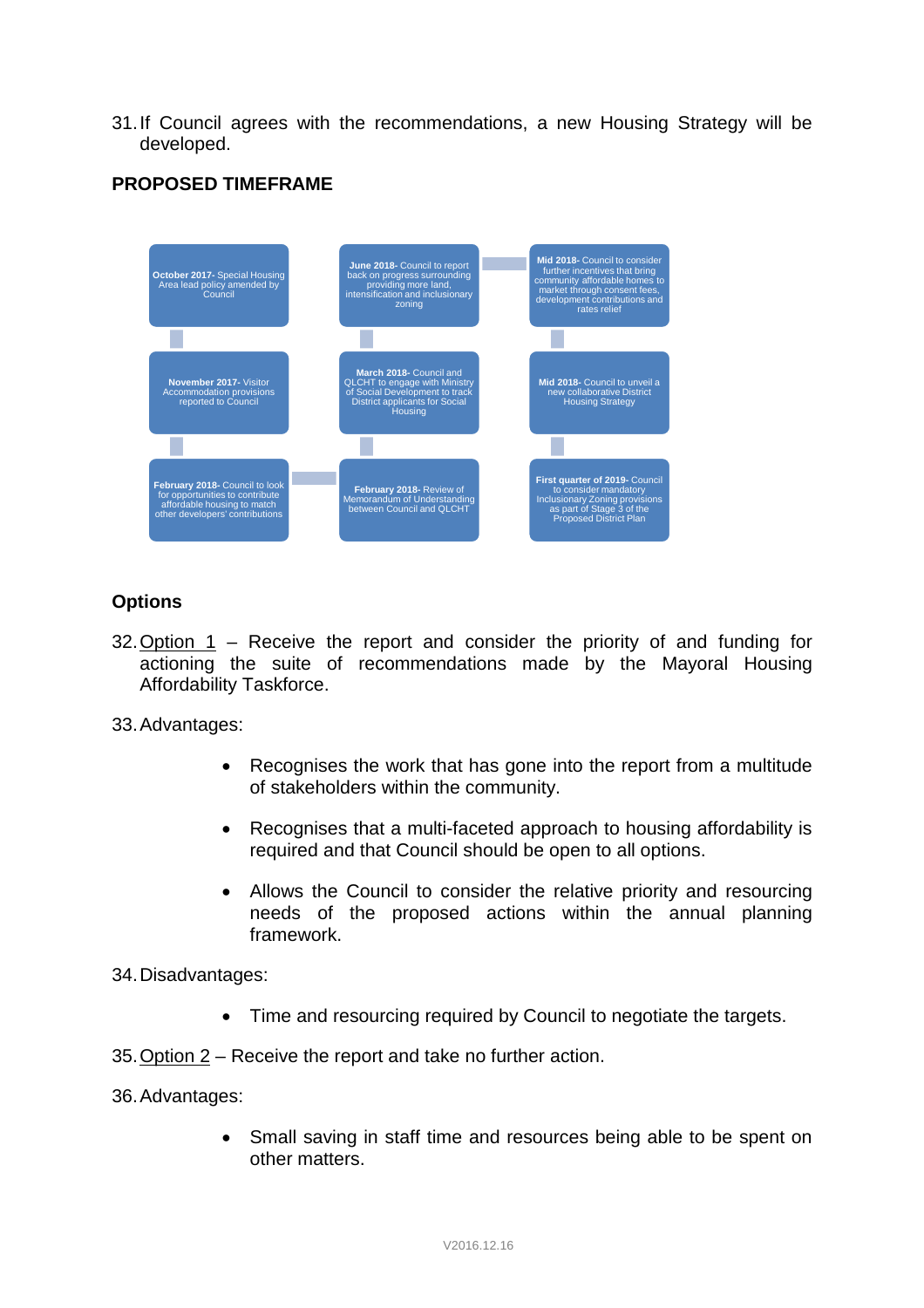37.Disadvantages:

- Would not illustrate the willingness of Council to adopt a multifaceted approach to the complex issue of housing affordability in the district.
- Would not respect the effort put in by a large number of people to prepare the recommendations.
- It would be impossible to meet the Taskforce goal if no further action is taken.

38.This report recommends **Option 1** for addressing the matter.

## **Significance and Engagement**

39.This matter is of high significance, as determined by reference to the Council's Significance and Engagement Policy because affordable housing is of considerable importance to the Queenstown Lakes District and has a very high degree of community interest.

### **Risk**

- 40.This matter relates to the strategic risk SR1 'Current and future development needs of the community (including environmental protection)', as documented in the Council's risk register. The risk is classed as high.
- 41.This matter relates to this risk because the supply of housing is central to the current and future development needs of the community.
- 42.The recommended option mitigates the risk by:

Treating the risk - putting measures in place which directly impact the risk. Council is already undertaking a range of initiatives to address housing availability and affordability and continues to consider other options.

#### **Financial Implications**

43.There are no direct budget or cost implications resulting from the recommendation. Further decisions could be made that will have budgetary implications.

#### **Council Policies, Strategies and Bylaws**

- 44.The following Council policies, strategies and bylaws were considered:
	- a. The Operative District Plan
	- b. The Proposed District Plan
	- c. Growth Management Strategy 2007
	- d. Long Term Plan
	- e. Lead Policy for SHAs